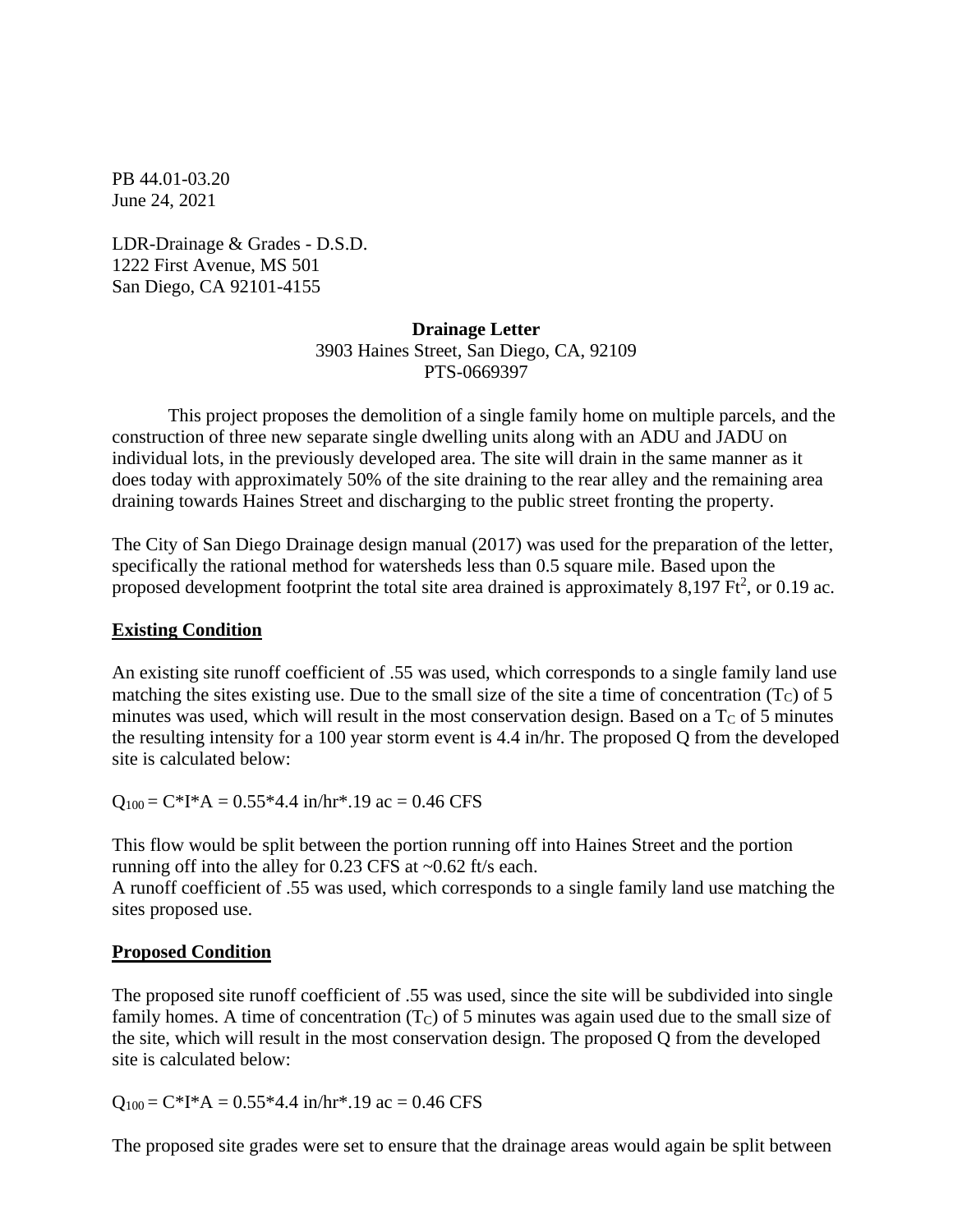the portion running off into Haines Street and the portion running off into the alley being ~50% each for a drainage total of 0.23 CFS at ~0.62 ft/s each. There is no change from the existing to the proposed condition based upon the project as designed. This amount of flow is not anticipated to create any downstream negative impacts due to the relatively minor nature of the runoff, and the similarity to the existing condition.

There are no Federal or State water bodies that this project is directly tributary to, and as such there are no CWA 401/404 permits required for this project.